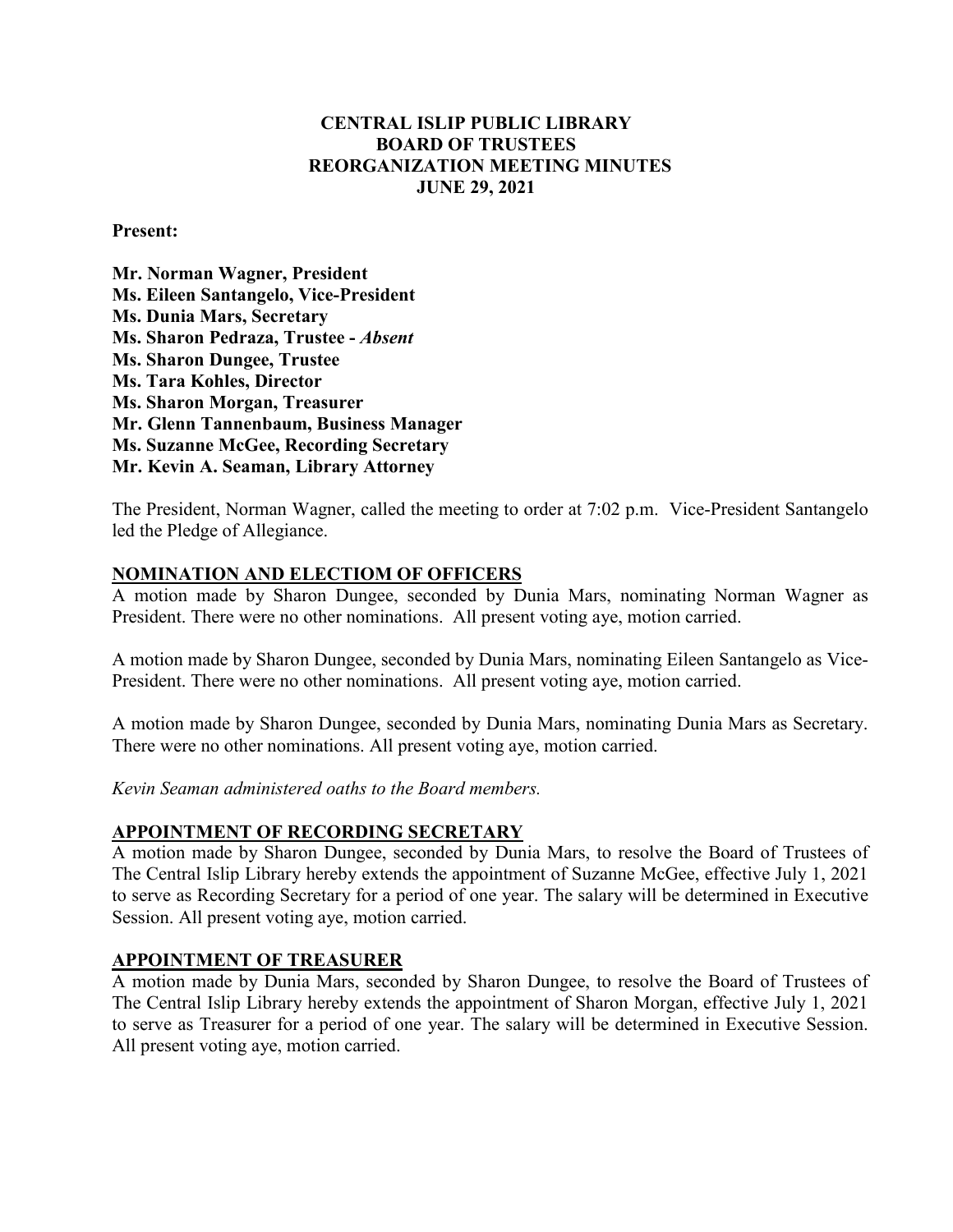### **LIBRARY FUNDS**

A motion made by Sharon Dungee, seconded by Eileen Santangelo, to resolve the Board of Trustees of the Central Islip Public Library hereby designates TD Bank as the depository for library funds. All present voting aye, motion carried.

A motion made by Eileen Santangelo, seconded by Sharon Dungee, to resolve the Library Treasurer and all elected trustees are designated to sign all checks on the Central Islip Library Account. All present voting aye, motion carried.

# **AFFIRMATION OF ORGANIZATIONAL AND INDIVIDUAL MEMBERSHIPS**

A motion made by Norman Wagner, seconded by Dunia Mars, to resolve the Board of Trustee of the Central Islip Public Library hereby approve the Library's lifetime membership to the following organization. The Islip Chapter of the NAACP, at the onetime fee of \$750. All present voting aye, motion carried.

A motion made by Eileen Santangelo, seconded by Sharon Dungee, to resolve the Board of Trustees at the Central Islip Public Library does hereby affirm the continued individual membership to the following organizations or associations: New York Library Association, Suffolk County Library Association and American Library Association. All present voting aye, motion carried.

### **APPOINTMENT OF PROFESSIONALS**

A motion made by Norman Wagner, seconded by Sharon Dungee, to resolve the Board of Trustees of the Central Islip Public Library does hereby confirm that attorney Kevin A. Seaman be retained to serve as General Counsel and Labor Counsel to the Central Islip Public Library effective July 1, 2021 through June 30, 2022 at the annual retainer amount of \$11,500.00 pursuant to the terms of a Letter of Engagement. All present voting aye, motion carried.

A motion made by Norman Wagner, seconded by Sharon Dungee, to resolve the Board of Trustees of the Central Islip Public Library does hereby approve the services of Baldessari & Coster, LLP, Certified Public Accountants to provide audit and related services accordance with generally accepted accounting principles, to the Central Islip Public Library, for the fiscal year beginning July 1, 2021 and ending June 30, 2022, at a fee not to exceed \$11,100 as per submitted proposal. All present voting aye, motion carried.

# **APPOINTMENT OF DISTRICT NEWSPAPERS FOR PUBLIC NOTICE MEETINGS AND OFFICIAL NEWSPAPERS OF THE CENTRAL ISLIP LIBRARY**

A motion made by Sharon Dungee, seconded by Eileen Santangelo, to resolve the Board of Trustees of the Central Islip Public Library does hereby approve the following district newspapers/media be utilized for the public of meetings under the Open Meetings Law and as official newspapers/media:

- Islip News
- Islip Bulletin
- Newsday

All present voting aye, motion carried.